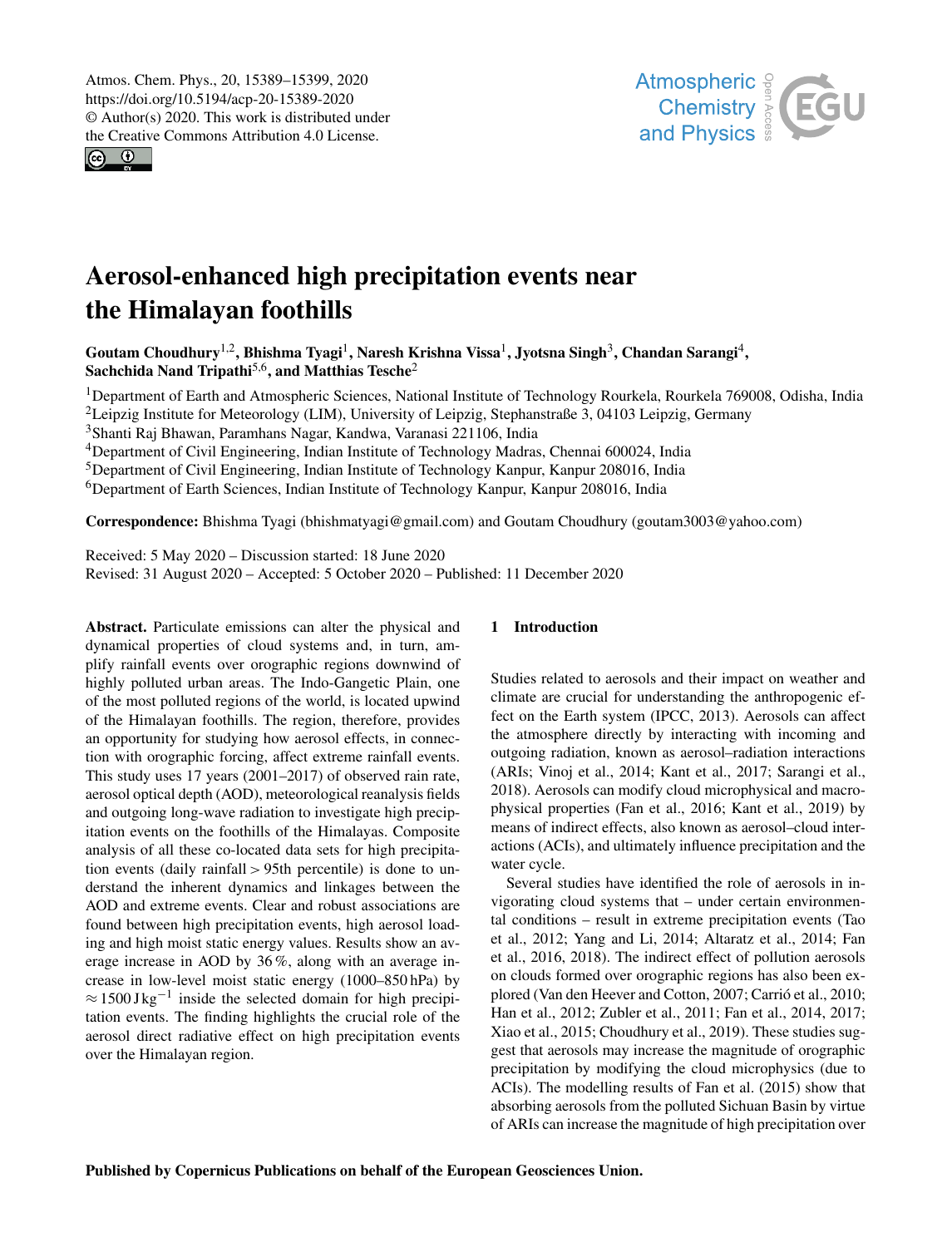mountainous regions downwind through aerosol-enhanced conditional instability (AECI). This process can lead to disastrous floods. The AECI mechanism occurs in two steps.

First, the presence of absorbing aerosols in the urbanpolluted basin increases the lower level stability during the daytime, thereby limiting the moisture in the lower levels. As a result, the moist static energy (MSE) is accumulated at the low levels. Second, during nighttime, this accumulated MSE is transferred towards the mountains downwind where the now more humid air mass undergoes orographic lifting, which results in anomalously high precipitation over the mountains. This mechanism connects aerosol direct and indirect effects to high precipitation events over the mountainous regions. This mechanism is illustrated in Fig. 5 of Fan et al. (2015).

The Indian subcontinent receives most of its rainfall during the monsoon season when the branch of intertropical convergence zone (ITCZ), synonymously termed as the monsoon trough, carries large amounts of moisture from the ocean inland (Krishnamurti, 1985; Kumar et al., 1995; Benn and Owen, 1998; Gadgil, 2003; Gadgil et al., 2005). An increasing trend of extreme precipitation events has been reported over the Himalayas (Dimri et al., 2017; Bohlinger and Sorteberg, 2018; Shrestha et al., 2019). The occurrence of these extreme rainfall events over the steeper mountains can result in catastrophic floods and landslides, with devastating effects on the population. The majority of these rainfall events are embedded within large-scale synoptic weather systems such as monsoon depressions, low-pressure systems and occasional extratropical disturbances (Dhar and Nandargi, 1993; Rajeevan et al., 2010; Nandargi and Dhar, 2011; Bohlinger et al., 2017; Dimri et al., 2017). These synoptic features result in a strong cross-orographic flow, which favours the orographic lifting of moist air parcels.

The Indo-Gangetic Plain (IGP) lies to the south of the Himalayan foothills and is associated with high aerosol loading (Ramachandran et al., 2012; Dahutia et al., 2018; Reddy et al., 2018), with a substantial contribution from absorbing aerosols like black carbon (Rana et al., 2019; Brooks et al., 2019) and dust (Lau et al., 2010, 2017; Gautam et al., 2013). A recent modelling study by Lau et al. (2017) revealed the crucial role of ARIs in modifying the monsoon circulation, resulting in monsoon onset over the Himalayan foothills by 1 to 5 d for the year 2008. They also found that the aerosols with a semi-direct effect increase the stability of the lower troposphere in regions south of the Himalayas and weaken the convection (similar to the findings of Fan et al., 2015). This unprecipitated moisture, when it is advected by the monsoon southerlies, can increase the rainfall over the Himalayas. However, their study emphasised the whole monsoon season and did not focus on extreme precipitation events. Because of the computational limitations, modelling studies relating the aerosol and precipitation are restricted to case studies. However, with the availability of reanalysis data sets, e.g. the Modern Era Retrospective analysis for Research

and Applications version 2 (MERRA-2; Bosilovich et al., 2015) and the European Centre for Medium-Range Weather Forecasts Reanalysis (ECMWF and ERA-Interim; Dee et al., 2011) data products, statistical analysis over a long period is possible in order to unveil the relations between aerosols and meteorology. With the defined relationship between aerosols and MSE for extreme precipitation events (Fan et al., 2015) in the Sichuan Basin, China, and the availability of reanalysis fields and satellite-derived aerosol optical depth (AOD) data, one unaddressed question is if the aerosols via ARIs have a role in the high precipitation events over the Himalayan region? The present study attempts to find this answer by analysing the AOD and meteorological fields for the high precipitation events occurring over the Himalayan foothills.

The paper is organised as follows: the study area description and data used for the study are described in Sect. 2, while Sect. 3 discusses the methodologies adopted in the present work. Section 4 presents the results obtained in the context of AECI and the discussion of its linkages with previous findings. Concluding remarks are given in Sect. 5.

#### 2 Study domain and data used

The present study investigates the possible connection between aerosol load and high precipitation events over a selected Himalayan region for a period of 17 years from 2001 to 2017. The chosen domain, shown in Fig. 1, is close to the IGP and bounded by the coordinates (29 $\degree$  N, 78.5 $\degree$  E; 26.7◦ N, 83◦ E; 28.7◦ N, 84◦ E; 31◦ N, 79.5◦ E) with average, maximum and minimum elevations of 1649, 5581 and 84 m, respectively. The selection of the domain is inspired by the work of Bohlinger et al. (2017) in which 30 years of climatological rain gauge data were used to form a cluster of stations with similar rainfall patterns.

For information on aerosol load, this study utilises  $1^\circ \times 1^\circ$ daily gridded combined Dark Target Deep Blue (DT– DB) aerosol optical depth (AOD) measured at wavelength 550 nm, as provided in the Moderate Resolution Imaging Spectroradiometer (MODIS) level 3 collection 6.1 aerosol data product for Terra overpasses at about 10:30 Indian standard time (IST). This product combines AOD, as inferred from using the Dark Target (DT; Levy et al., 2007, 2013) and Deep Blue (DB; Hsu et al., 2013) algorithms, to provide improved data coverage over both dark and bright land surfaces (Bilal et al., 2018; Wei et al., 2019c). From here onwards, we will refer to MODIS AOD instead of the combined DT–DB MODIS AOD. Very intense precipitation is accompanied by optically thick clouds which inhibit AOD retrieval from MODIS observations. However, the extreme precipitation events in the study domain occurred mostly during nighttime while the considered Terra overpasses are fixed to approximately 10:30 IST. This time difference enabled us to find cases with valid AODs. Table S1 in the Supplement lists the considered dates of extreme events, the domain-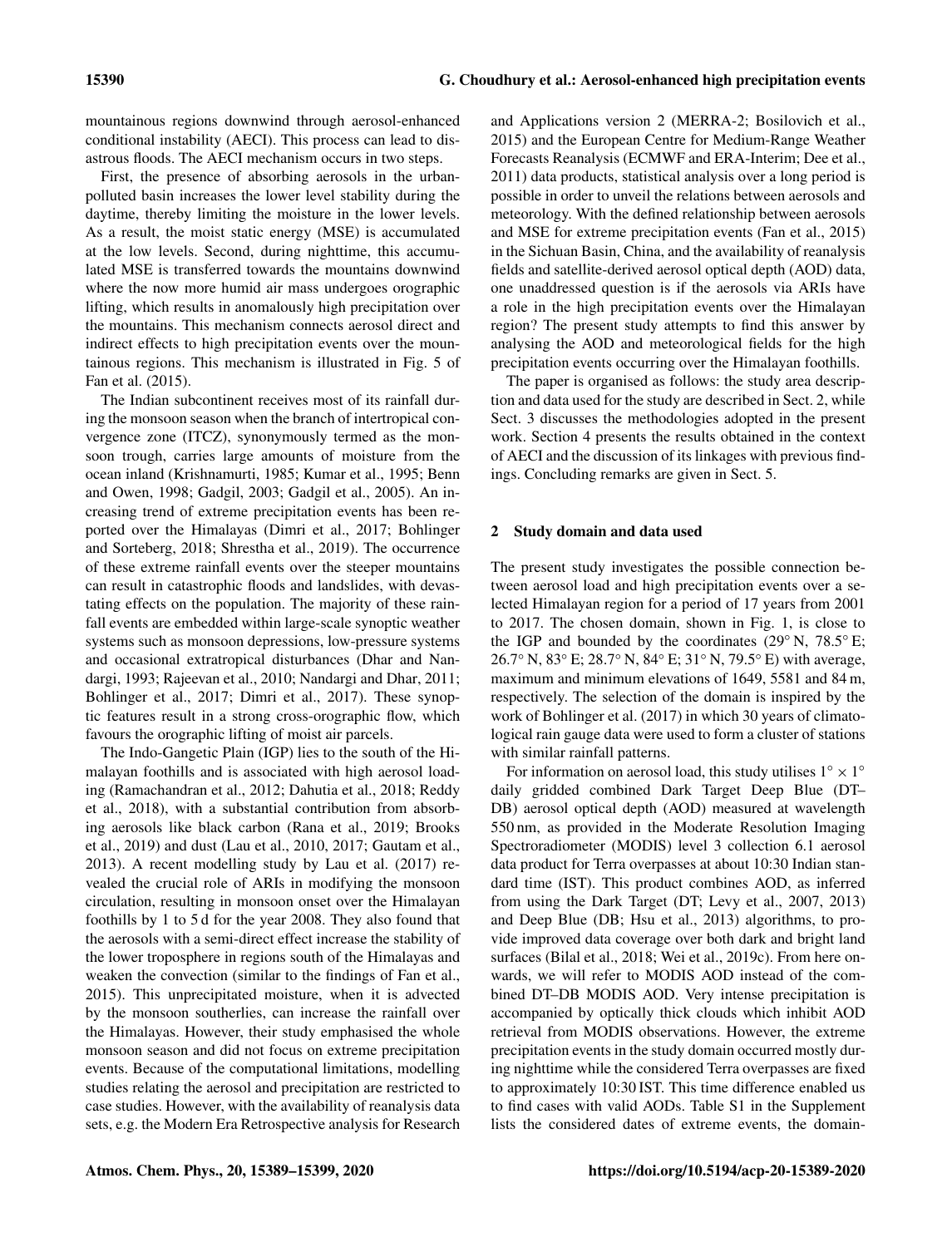

Figure 1. Map of Global Multi-resolution Terrain Elevation Data 2010 (GMTED2010) in kilometres, provided by the US Geological Survey. Thin black lines mark country borders. The black rectangle marks the domain on the foothills of the Himalayas that was used in this study.

averaged daily precipitation and the domain-averaged AOD derived from MODIS–TERRA and MERRA-2, together with the percentage of grid points with valid AODs within the study domain for each event. Figure S1 in the Supplement shows the percentage of data with valid AODs at every grid point that was used to compute the AOD composite as presented in this work.

Precipitation data are derived from Tropical Rainfall Measuring Mission version 7 (TRMM 3B42) gridded data product with a spatial resolution of  $0.25^{\circ} \times 0.25^{\circ}$  and a temporal resolution of 3 h (Huffman et al., 2007). The rainfall rate derived from TRMM 3B42 data is comparable with the surface observation in terms of spatial variations but not in terms of magnitudes (Koo et al., 2009; Sapiano and Arkin, 2009; Ochoa et al., 2014; Iqbal and Athar, 2018). The meteorological variables such as temperature, geopotential height, relative humidity and specific humidity, boundary layer height (BLH) and convective available potential energy (CAPE) are derived from ERA-Interim and MERRA-2 reanalysis data. The AOD from MERRA-2 is also used to study the aerosol load. The National Oceanic and Atmospheric Administration (NOAA) daily outgoing long-wave radiation (OLR) data are used to identify the convection and cloud patterns over India (Liebmann and Smith, 1996). All data sets used in the present study are considered for the monsoon season (June– September) for 17 years (2001–2017). Table 1 summarises the data sets used in the present study, along with the source and resolution.

#### 3 Methodology

The domain-averaged daily accumulated precipitation is used to define the high precipitation (HP) events as those days that exceed the 95th percentile value of 32.84 mm. This criterion is used in many studies (Indrani and Al-Tabbaa, 2011; Varikoden and Revadekar, 2019) to categorise the heavy rainfall events over the Indian subcontinent. The threshold value is similar to that of Bookhagen (2014) but smaller than the measurements from in situ rain gauge stations (Nandargi and Dhar, 2011; Bohlinger and Sorteberg, 2018). The lower value may be due to the underestimation of the precipitation magnitude over areas of high surface elevation by TRMM (Scheel et al., 2011; Iqbal and Athar, 2018). Since an extreme weather system may stay active for more than 1 d, we further constrain the HP events such that a gap of at least 2 d exists between two consecutive events. The total number of 75 events, with mean and maximum precipitation of 45.05 and 90.2 mm, respectively, were found from this analysis.

MSE is a measure related to moist convection (Kiranmayi and Maloney, 2011; Mayer and Haimberger, 2012; Fan et al., 2015) and can be computed for each pressure level as follows:

$$
MSE = CpT + Lq + Z,
$$
 (1)

where  $T$  is the temperature,  $Z$  is the geopotential,  $L = 2260 \text{ kJ kg}^{-1}$  is the latent heat of vaporisation,  $C_p \approx 1 \text{ kJ kg}^{-1} \text{ K}^{-1}$  is the specific heat capacity at constant pressure, and  $q$  is the specific humidity.

The lower level MSE is calculated by averaging the MSE for pressure levels between 1000 and 850 hPa at 00:00 universal coordinated time (UTC) or 05:30 LT. The AOD, daily accumulated precipitation, OLR, boundary layer height (BLH) anomaly, convective available potential energy (CAPE) anomaly and the MSE composites are evaluated for the selected high precipitation events and up to 2 d prior to the event day. The composite of a parameter is calculated by averaging over all the selected high precipitation events. The anomaly of a parameter is calculated by first computing the anomaly for each event day and then averaging over all the events. The anomaly for an event day is calculated by subtracting the 17 year average value of the parameter from the value of the parameter for that day.

## 4 Results and discussion

The composite analysis is widely used to study the meteorological features of different systems (Krishnan et al., 2000; Rajeevan et al., 2010; Pillai and Sahai, 2014; Bohlinger et al., 2017). This enables the identification of physical processes connected to the spatial variation of different atmospheric parameters. Figure 2 depicts the composites of AOD (derived from MODIS and MERRA-2) and low-level MSE (derived from ERA-Interim and MERRA-2) for event days and 1 d prior and 2 d prior to the events. It shows a gradual increase in lower level MSE within and near the domain, reaching the maximum value on the event day, with an average increase of about 1500 J kg<sup>-1</sup>. Coincidentally, AOD shows a similar pattern with an increase of  $36\%$  (24%) from the previous day to the event day using MODIS (MERRA-2) data. The AOD and MSE variations are showing similar patterns with MERRA-2 data as well; however, the magnitudes are smaller compared to MODIS and ERA-Interim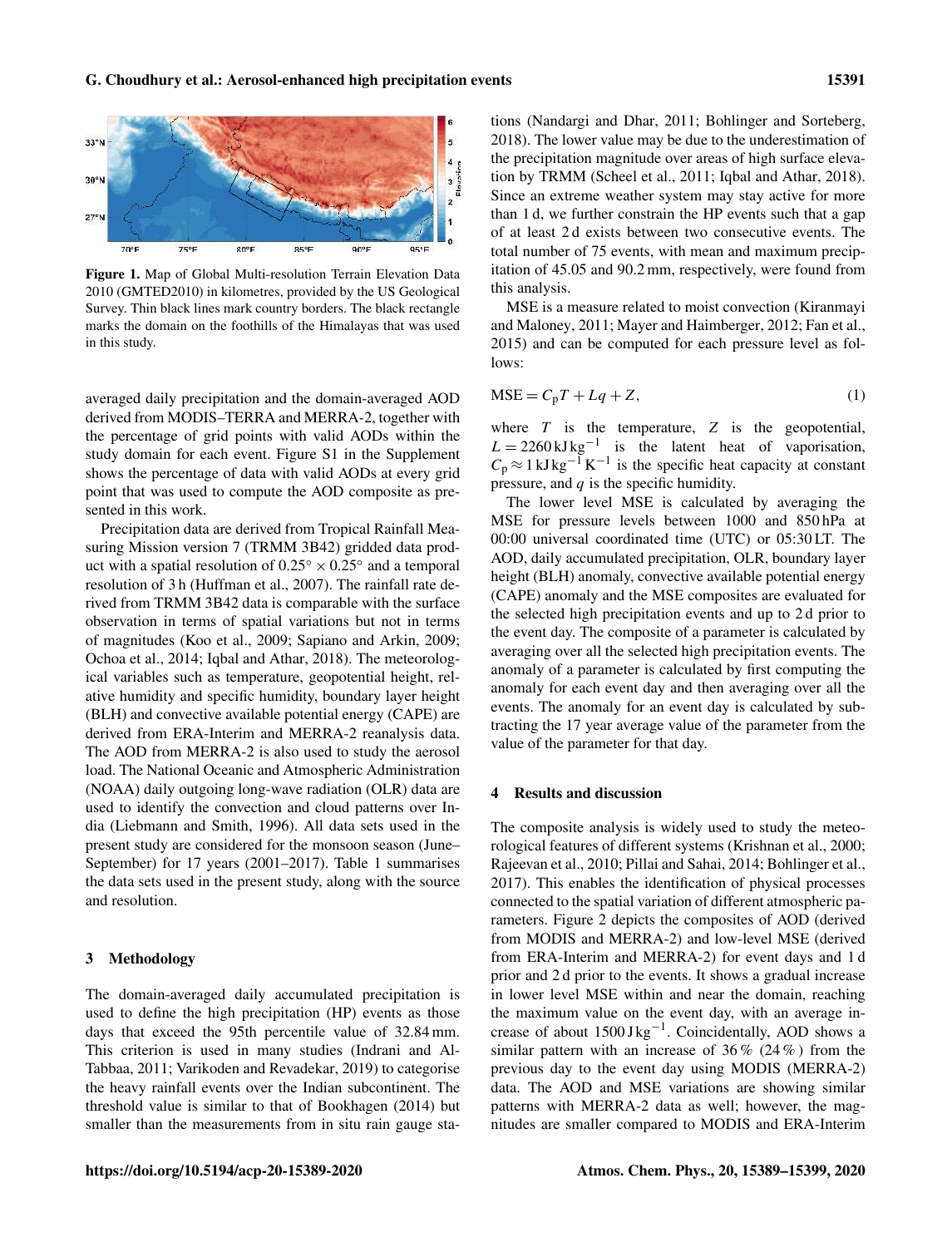| Data product                             | Data source         | Parameters                                                              | <b>Resolution</b>                       |
|------------------------------------------|---------------------|-------------------------------------------------------------------------|-----------------------------------------|
| MODIS level 3 collection 6.1 (MOD08 D3)  | LAADS DAAC and NASA | AOD.                                                                    | Daily; $1^{\circ} \times 1^{\circ}$     |
| TRMM 3B42 V7 3 h precipitation           | PMM and NASA        | Precipitation rate                                                      | 3 h: $0.25^{\circ} \times 0.25^{\circ}$ |
| ERA-Interim reanalysis                   | <b>ECMWF</b>        | Geopotential, humidity, BLH and CAPE                                    | 6 h; $0.75^{\circ} \times 0.75^{\circ}$ |
| NOAA interpolated OLR                    | NCEP and NOAA       | OL R                                                                    | Daily; $2.5^{\circ} \times 2.5^{\circ}$ |
| MERRA-2 AOD and<br>meteorological fields | GES DISC and NASA   | AOD, humidity, temperature, pressure<br>and surface geopotential height | 3 h; $0.625^{\circ} \times 0.5^{\circ}$ |

Table 1. Overview of the data sets used in this study. Note: LAADS – Level 1 Atmosphere Archive and Distribution System; DAAC – Distributed Active Archive Center; PMM – Precipitation Measurement Missions (of NASA); NCEP – National Centres for Environmental Prediction; GES DISC – Goddard Earth Sciences Data and Information Services Center.

data. The lower values reported by MERRA-2 may be due to missing emission sources in the aerosol model (Buchard et al., 2017). The MERRA-2 data set can capture the dynamic changes in AOD variations (Shi et al., 2019) and for the present study also; the dynamic variations in AOD and MSE are captured by MERRA-2, similar to that of MODIS and ERA-Interim. This hints towards a connection between the accumulation of aerosols and the increase in lower level MSE within and around the domain. There is a statistically significant positive correlation between the domain-averaged AOD and MSE for both MERRA-2 (Pearson correlation coefficient of  $R = 0.2649$  and  $p = 0.0235$ ) and ERA-Interim  $(R = 0.352$  and  $p = 0.0023$ ) data sets. The presence of absorbing aerosols within the BLH may have warmed the lower atmosphere, increasing the low-level stability and suppressing the convection, thus preventing the consumption of MSE. This may have resulted in the accumulation of MSE in the lower levels, as seen in Fig. 2. We repeated this composite analysis for other parts of the Himalayan foothills and also for days with no or low precipitation (with the threshold of the 5th percentile) but were unable to find a feature, as observed in Fig. 2, for high precipitation events (shown in Fig. S2).

The composites of BLH and CAPE anomalies at 12:00 UTC are shown in Fig. 3. The BLH is seasonally and temporally variable over any place, and in general, the convective days have higher values of BLH (Yang et al., 2014). The higher AOD values increase the reflection and absorption of solar radiation, and the amount of radiation reaching the surface decreases. This reduced radiation, in turn, reduces turbulence generation and, hence, the BLH. For the present study, a negative BLH anomaly is found within and close to the domain, especially on the event day (see Fig. 3). The negative BLH anomaly might be a signature of the accumulated aerosols stabilising the boundary layer by reducing the amount of solar radiation reaching the surface during the daytime (Wendisch et al., 2008; Li et al., 2011). The reduction in incoming solar radiation to the surface reduces the sensible and latent heat fluxes and may further enhance the accumulation of aerosols and moisture (Takemura et al., 2005) in the lower levels, thus acting as a cyclic process. The variation is similar to the modelling results by Fan et al. (2015), showing a decrease in BLH due to the radiative effects of the polluted urban aerosols of the Sichuan Basin, China. The MSE may then be accumulated in the lower levels during the daytime by the AECI mechanism because of the suppressed convection.

The increase in AOD is found to influence the lifetime of severe convective clouds with the availability of higher CAPE values (Chakraborty et al., 2016). CAPE signifies the potential of the convective event, with higher values representing the possibilities of severe events. The presence of absorbing aerosols within the planetary boundary layer may result in an increase in temperature in the lower atmosphere. This can result in higher CAPE values above the convection condensation level (Wang et al., 2013; Sarangi et al., 2015; Li et al., 2017). Please note that several studies have highlighted that the aerosol invigoration effect (Rosenfeld et al., 2008; Fan et al., 2018) is a relevant phenomenon over this region during the monsoon (Sarangi et al., 2017, 2018). Aerosolinduced microphysical changes (like smaller cloud droplets) cause the droplets to move higher up in the atmosphere instead of falling down as rain. As such, the ratio of ice to liquid water content in the clouds increases in such invigorated clouds. A higher CAPE (induced due to the aerosol radiative effect) can further add to the cloud invigoration and lead to more ice formation and, thus, a higher rain rate (eventually). Moreover, higher CAPE anomalies on the severe event days in the presence of higher AOD values represent the possibility of a severe event as the convection grows for a longer time with more accumulation of MSE, CAPE and AOD, leading to a positive feedback cycle. The composites of the CAPE anomaly supportively show a positive value in the domain, starting from 1 d prior to the event (about 400 % increase). The higher values of the CAPE anomaly during evening hours (17:30 LT) are similar to the variation reported by Fan et al. (2015). The association of higher CAPE with increased AOD values results in a high precipitation event over the domain as observed.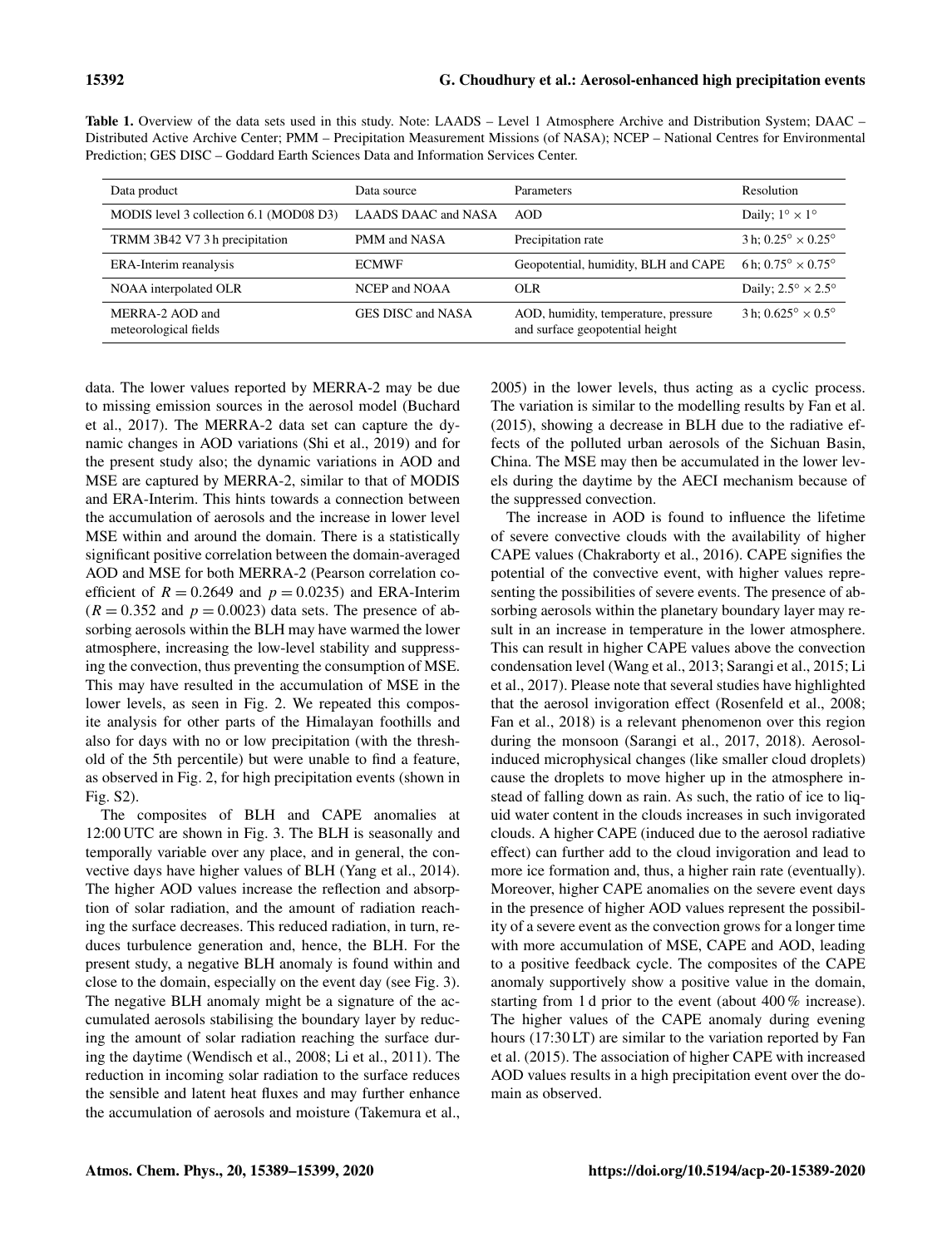

Figure 2. Composites of MODIS AOD (a–c), MERRA-2 AOD (d–f), ERA-Interim lower level MSE (g–i), in units of  $10^5$  J kg<sup>-1</sup>, and MERRA-2 lower level MSE (j–l), in units of  $10^5$  J kg<sup>-1</sup>, for the event days (c, f, i, l) and 1 d prior (b, e, h, k) and 2 d prior (a, d, g, j) to the events.



Figure 3. Composites of BLH anomaly (a–c), in units of metres at 12:00 UTC, and CAPE anomaly, in units of J kg<sup>-1</sup> (d–f) at 12:00 UTC, for the event days  $(c, f)$  and 1 d prior  $(b, e)$  and 2 d prior  $(a, d)$  to the events.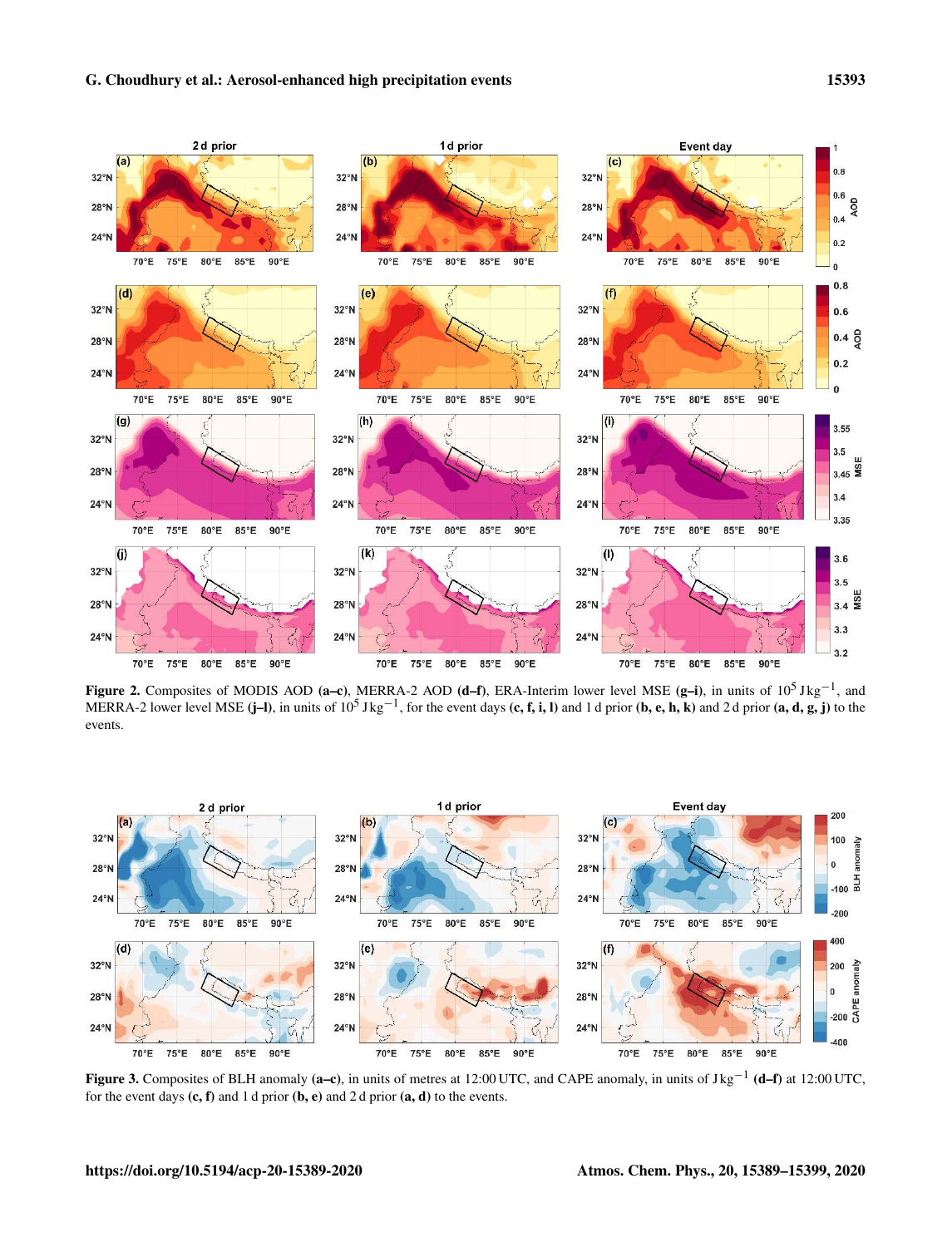

Figure 4. Composites of daily accumulated precipitation (a–c) in mm d<sup>-1</sup> and OLR (d–f) in W m<sup>-2</sup> for the event day (c, f) and 1 d prior (b, e) and 2 d prior to the event  $(a, d)$ .



Figure 5. Domain-averaged 3 h precipitation on the day of occurrence of a high precipitation event averaged for all events. The accumulated precipitation values are given in the background as bars.

On the other hand, OLR represents the thick cloud cover over any region, and the OLR variation is typically used to identify an area with severe convective clouds (Inoue et al., 2008). The daily accumulated precipitation and OLR anomaly composites show much lower precipitation rates over central India south of the selected domain compared to that at the Himalayas on and before the HP events (Fig. 4). However, this low precipitation rate in the vicinity of the domain may support the working of an AECI mechanism by reducing the scavenging of aerosols through wet deposition, which enables the initial accumulation of aerosols for initiating the AECI effect. The variation of 3 h domainaveraged precipitation for the selected events with time (Fig. 5) shows low precipitation during the daytime over the domain, with an anomalous increase during the nighttime after around 15:00 UTC (20:30 LT). This pattern of rainfall showing weaker (stronger) convection during the daytime (nighttime) over the domain further supports the theory of AECI (Fan et al., 2015).

The AOD averaged over the domain for monsoon months is found to be 0.574, while it is 0.8 for the high rainfall event cases. The aerosols generated from local and neighbouring sources (IGP) may be transported by the winds towards the domain during HP events, accumulating the aerosols blocked by the high-elevation mountains (Lau et al., 2017). Bohlinger et al. (2017) identified that 75 % of the moisture during an HP event is transported from the land sources, with an increase in moisture supply from the IGP. This increase in moisture supply may be because of the AECI effect, which prevents the consumption of moisture by suppressing the convection during the daytime. When accumulated moisture is transported towards the Himalayas during the night, it may undergo orographic lifting and may provide additional moisture and aerosols to already formed convective cells, resulting in HP events.

The presence of a high aerosol load (AOD  $\approx$  0.8) in a profoundly moist environment may also contribute to the excitation of HP events in orographic regions by the aerosol indirect effect (Fan et al., 2014, 2017; Xiao et al., 2015). Some studies suggest that, under high AOD values with high black carbon concentrations, the ARI effect dominates the ACI effect (Fan et al., 2015; Rosenfeld et al., 2008; Ding et al., 2019). Several studies exploring the indirect impact of anthropogenic aerosols on mixed-phase orographic clouds also found a minor impact on the net orographic precipitation (Saleeby et al., 2013; Fan et al., 2014; Letcher and Cotton, 2014). A negligible impact of the aerosol indirect effect on the orographic precipitation over the foothills of the Himalayas in Nepal was also noticed by Shrestha et al. (2017). However, the exact contribution of the direct and indirect effect of aerosols to the HP events is not within the scope of the present study and requires further work involving stateof-the-art numerical models.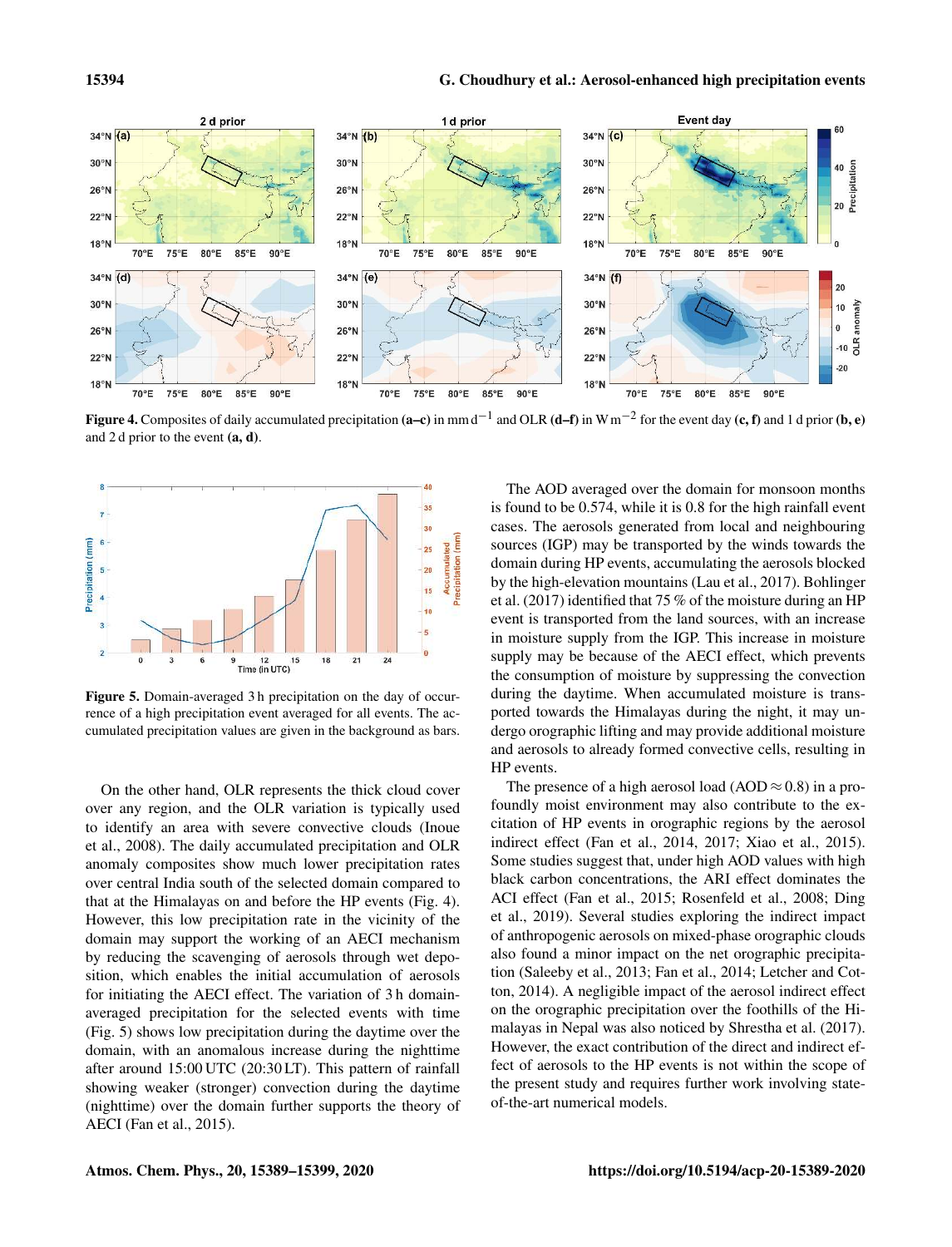## G. Choudhury et al.: Aerosol-enhanced high precipitation events 15395

#### 5 Conclusions

To summarise, we selected HP events (defined based on domain-averaged daily accumulated precipitation) over the Himalayan foothills during monsoon months for a period of 17 years to investigate a possible connection with aerosols. The composites of AOD, lower level MSE, a BLH and CAPE anomaly, daily accumulated precipitation and an OLR anomaly are analysed to identify the dynamical progression of these parameters impacting HP events. The findings can be concluded as follows:

- 1. The AOD within the domain for the event days increased by about 36 % compared to that of the previous day.
- 2. The spatio-temporal pattern of low-level MSE coincides with that of the AOD for the selected events. It may be a result of the warming effect of aerosols in the lower atmosphere which increases (decreases) the stability in the lower (mid) levels. This mechanism is further supported by the occurrence of a negative BLH anomaly and high positive CAPE values within the selected domain. This indicates that the aerosols can have a substantial impact on increasing the magnitude of the orographic precipitation by the AECI effect.
- 3. The variation in 3 h rainfall for the event day shows that the HP event over the domain happens mostly during the night.
- 4. The spatial distribution of the daily accumulated precipitation composite shows low values close to the domain for 1 and 2 d prior to HP event. Thus, it may support the initial accumulation of aerosols before HP events within and in the vicinity (IGP) of the domain and may be an essential requirement for the working of the AECI mechanism.

The aerosols accumulate near and within the selected domain, starting from 2 d prior to the event. The low precipitation, as seen in Fig. 4, before the events may have allowed this build-up of aerosols. Through the AECI mechanism, the convection in the lower atmosphere is suppressed during the daytime, preventing the consumption of the moist static energy. This excess energy is then transported towards the orography during the night and leads to an increase in the magnitude of high precipitation events. We have schematically summarised the AECI mechanism for the Himalayan region in Fig. S3. The results show observational evidence of the aerosol-enhanced convective instability mechanism identified by Fan et al. (2015). However, the analysis incorporates uncertainty due to the humidity growth effect, where the higher values of AOD might be a result of the hygroscopic growth of aerosols and not because of the presence of more aerosol particles. This is why we incorporated AOD values using MERRA-2 data. In the presence of thick cloud cover

during the high precipitation event, the MODIS data will not be available. Thus, we did not have the AOD observations from MODIS at every grid point inside our domain for the individual events (Fig. S1). The composite images have better data availability, as shown in the figures. To be certain, we cross-checked the pattern of variation for every case from the MERRA-2 AOD. The results indicate that aerosols can play a vital role in exciting HP events over the Himalayas during the monsoon season. Thus, aerosols including the chemistry are essential to consider when forecasting HP events over the Himalayan region in regional modelling studies.

*Data availability.* All data sets used in this work are open source and publicly available. The MODIS level 3 daily gridded aerosol data are available at the NASA Goddard Space Flight Center (GSFC) and Level 1 Atmosphere Archive and Distribution System (LAADS; https://doi.org/10.5067/MODIS/MOD08\_D3.061, Platnick et al., 2015).

The TRMM precipitation data are available from the NASA Goddard Space Flight Center and Precipitation Processing System (PPS) and are archived at the NASA Goddard Earth Sciences Data and Information Services Center (GES DISC; https://doi.org/10.5067/TRMM/TMPA/3H/7, TRMM, 2011).

The MERRA-2 aerosol optical depth (https://doi.org/10.5067/HNGA0EWW0R09, GMAO, 2015a) and meteorological fields (https://doi.org/10.5067/QBZ6MG944HW0, GMAO, 2015b) can be accessed from NASA GES DISC as well.

ERA-Interim reanalysis data can be accessed from European Centre for Medium-Range Weather Forecasts (ECMWF), ERA-Interim Project and the research data archive at the National Center for Atmospheric Research, Computational and Information Systems Laboratory (https://doi.org/10.5065/D6CR5RD9, ECMWF, 2009).

NOAA Interpolated OLR data were acquired from the National Oceanic and Atmospheric Administration, Office of Oceanic and Atmospheric Research, and Earth System Research Laboratory (NOAA/OAR/ESRL) Physical Science Division, Boulder, Colorado, USA (https://www.esrl.noaa.gov/psd, last access: 5 May 2020, NCAR/NOAA, 2016).

*Supplement.* The supplement related to this article is available online at: https://doi.org/10.5194/acp-20-15389-2020-supplement.

*Author contributions.* GC and BT conceived the study. GC, BT and NKV did the data analysis, made the plots and wrote the initial paper. JS, CS, SNT and MT improved the idea from time to time and corrected draft versions of the paper. All authors contributed to the research and finalised the paper.

*Competing interests.* The authors declare that they have no conflict of interest.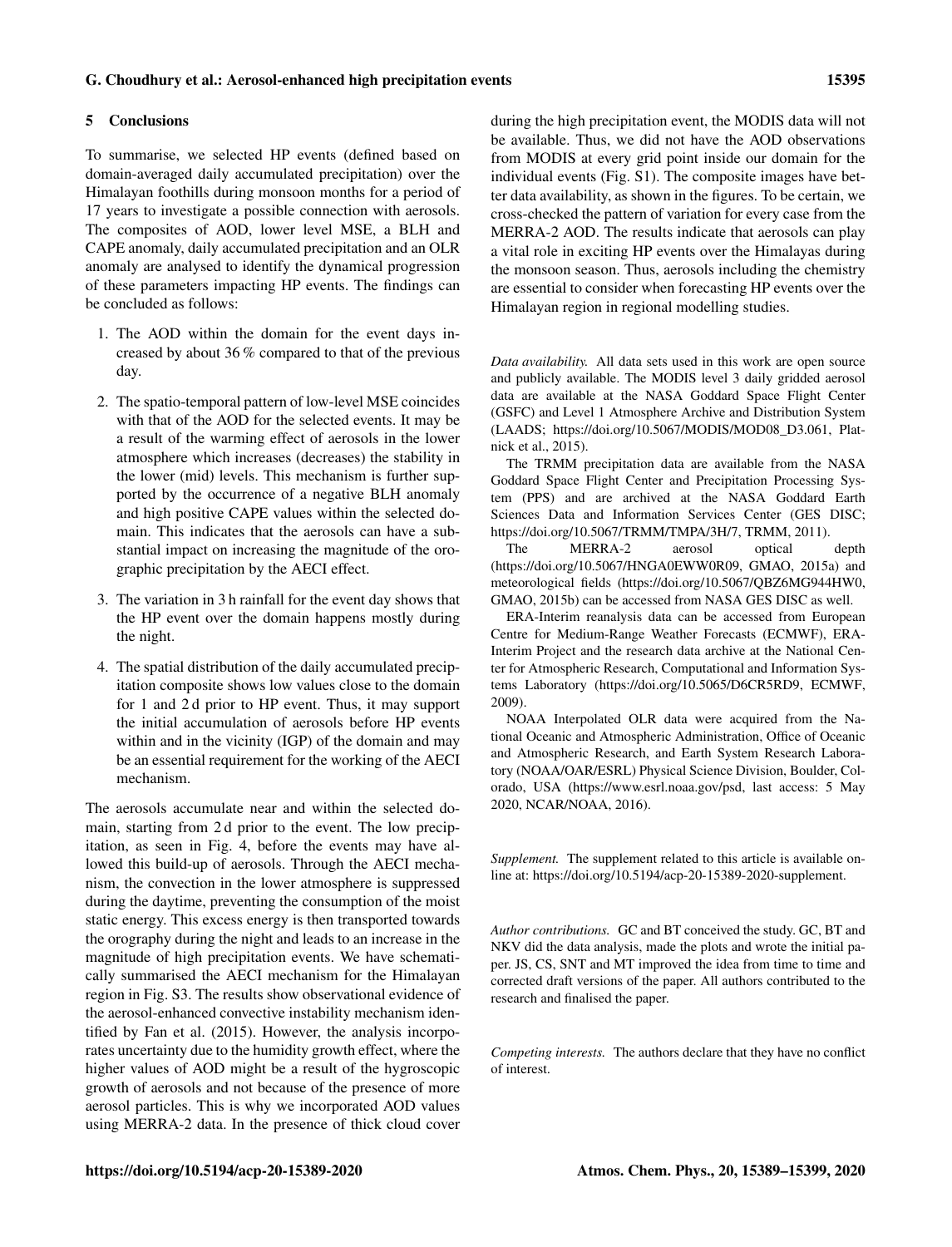*Acknowledgements.* The authors would like to acknowledge Department of Science and Technology, Government of India, for providing funding. The authors are grateful to the NASA Goddard Space Flight Center (GSFC) and Level 1 Atmosphere Archive and Distribution System (LAADS) for making the level 3 MODIS data sets available. The authors are thankful to the ECMWF for providing ERA reanalysis data sets, and the NASA Goddard Earth Sciences (GES) Data and Information Services Center (DISC) for the MERRA-2 reanalysis data. The authors acknowledge the NASA Goddard Space Flight Center and PPS for developing and computing the TRMM precipitation data archived at the NASA GES DISC, which contributes to the TRMM project. The interpolated OLR data are provided by the NOAA/OAR/ESRL PSL, Boulder, Colorado, USA, and are highly acknowledged.

*Financial support.* This research has been supported by the Department of Science and Technology, Government of India (grant no. DST/CCP/Aerosol/90/2017(G) under the SPLICE Climate Change Programme and the National Network Programme on Aerosol), the Franco-German Fellowship Programme on Climate, Energy, and Earth System Research (Make Our Planet Great Again – German Research Initiative; MOPGA-GRI; grant no. 57429422) of the German Academic Exchange Service (DAAD), which is funded by the German Ministry of Education and Research.

*Review statement.* This paper was edited by Yves Balkanski and reviewed by Kuvar Satya Singh and two anonymous referees.

# References

- Altaratz, O., Koren, I., Remer, L. A., and Hirsch, E.: Cloud invigoration by aerosols – Coupling between microphysics and dynamics, Atmos. Res., 140, 38–60, https://doi.org/10.1016/j.atmosres.2014.01.009, 2014.
- Benn, D. I. and Owen, L. A.: The role of the Indian summer monsoon and the mid-latitude westerlies in Himalayan glaciation: Review and speculative discussion, J. Geol. Soc. London, 155, 353–363, https://doi.org/10.1144/gsjgs.155.2.0353, 1998.
- Bilal, M., Qiu, Z., Campbell, J., Spak, S., Shen, X., and Nazeer, M.: A new MODIS C6 Dark Target and Deep Blue merged aerosol product on a 3 km spatial grid, Remote Sens.-Basel, 10, 463, https://doi.org/10.3390/rs10030463, 2018.
- Bohlinger, P. and Sorteberg, A.: A comprehensive view on trends in extreme precipitation in Nepal and their spatial distribution, Int. J. Climatol., 38, 1833–1845, https://doi.org/10.1002/joc.5299, 2018.
- Bohlinger, P., Sorteberg, A., and Sodemann, H.: Synoptic conditions and moisture sources actuating extreme precipitation in Nepal, J. Geophys. Res.-Atmos., 122, 12653–12671, https://doi.org/10.1002/2017JD027543, 2017.
- Bookhagen, B.: Appearance of extreme monsoonal rainfall events and their impact on erosion in the Himalaya, Geomat. Nat. Haz. Risk, 1, 37–50, https://doi.org/10.1080/19475701003625737, 2010.
- Bosilovich, M. G., Lucchesi, R., and Suarez, M.: MERRA-2: File specification, Global Modeling and Assimilation Office GMAO,

Office Note No. 9, Version 1.1, 73 pp., available at: https://gmao. gsfc.nasa.gov/pubs/office\_notes (last access: 5 May 2020), 2015.

- Brooks, J., Allan, J. D., Williams, P. I., Liu, D., Fox, C., Haywood, J., Langridge, J. M., Highwood, E. J., Kompalli, S. K., O'Sullivan, D., Babu, S. S., Satheesh, S. K., Turner, A. G., and Coe, H.: Vertical and horizontal distribution of submicron aerosol chemical composition and physical characteristics across northern India during pre-monsoon and monsoon seasons, Atmos. Chem. Phys., 19, 5615–5634, https://doi.org/10.5194/acp-19-5615-2019, 2019.
- Buchard, V., Randles, C. A., da Silva, A. M., Darmenov, A., Colarco, P. R., Govindaraju, R., Ferrare, R., Hair, J., Beyersdorf, A. J., Ziemba, L. D., and Yu, H.: The MERRA-2 aerosol reanalysis, 1980 onward. Part II: Evaluation and case studies, J. Climate, 30, 6851–6872, https://doi.org/10.1175/JCLI-D-16-0613.1, 2017.
- Carrió, G. G., Cotton, W. R., and Cheng, W. Y. Y.: Urban growth and aerosol effects on convection over Houston: Part 1. The August 2000 case, Atmos. Res., 96, 560–574, https://doi.org/10.1016/j.atmosres.2010.01.005, 2010.
- Chakraborty, S., Fu, R., Massie, S. T., and Stephens, G.: Relative influence of meteorological conditions and aerosols on the lifetime of mesoscale convective systems, P. Natl. Acad. Sci. USA, 113, 7426–7431, https://doi.org/10.1073/pnas.1601935113, 2016.
- Choudhury, G., Tyagi, B., Singh, J., Sarangi, C., and Tripathi, S. N.: Aerosol-orography-precipitation – A critical assessment, Atmos. Environ., 214, https://doi.org/10.1016/j.atmosenv.2019.116831, 2019.
- Dahutia, P., Pathak, B., and Bhuyan, P. K.: Aerosols characteristics, trends and their climatic implications over Northeast India and adjoining South Asia, Int. J. Climatol., 38, 1234–1256, https://doi.org/10.1002/joc.5240, 2018.
- Dee, D. P., Uppala, S. M., Simmons, A. J., Berrisford, P., Poli, P., Kobayashi, S., Andrae, U., Balmaseda, M. A., Balsamo, G., Bauer, D. P., and Bechtold, P.: The ERA Interim reanalysis: Configuration and performance of the data assimilation system, Q. J. Roy. Meteor. Soc., 137, 553–597, https://doi.org/10.1002/qj.828, 2011.
- Dhar, O. N. and Nandargi, S. S.: Spatial distribution of severe rainstorms over India and their associated areal raindepths, Mausam, 44, 373–380, 1993.
- Dimri, A. P., Chevuturi, A., Niyogi, D., Thayyen, R. J., Ray, K., Tripathi, S. N., Pandey, A. K., and Mohanty, U. C.: Cloudbursts in Indian Himalayas: A review, Earth-Sci. Rev., 168, 1–23, https://doi.org/10.1016/j.earscirev.2017.03.006, 2017.
- Ding, Q., Sun, J., Huang, X., Ding, A., Zou, J., Yang, X., and Fu, C.: Impacts of black carbon on the formation of advection–radiation fog during a haze pollution episode in eastern China, Atmos. Chem. Phys., 19, 7759–7774, https://doi.org/10.5194/acp-19- 7759-2019, 2019.
- ECMWF (European Centre for Medium-Range Weather Forecasts): ERA-Interim Project, Research Data Archive at the National Center for Atmospheric Research, Computational and Information Systems Laboratory, updated monthly, https://doi.org/10.5065/D6CR5RD9, 2009.
- Fan, J., Leung, L. R., DeMott, P. J., Comstock, J. M., Singh, B., Rosenfeld, D., Tomlinson, J. M., White, A., Prather, K. A., Minnis, P., Ayers, J. K., and Min, Q.: Aerosol impacts on California winter clouds and precipitation during CalWater 2011: local pol-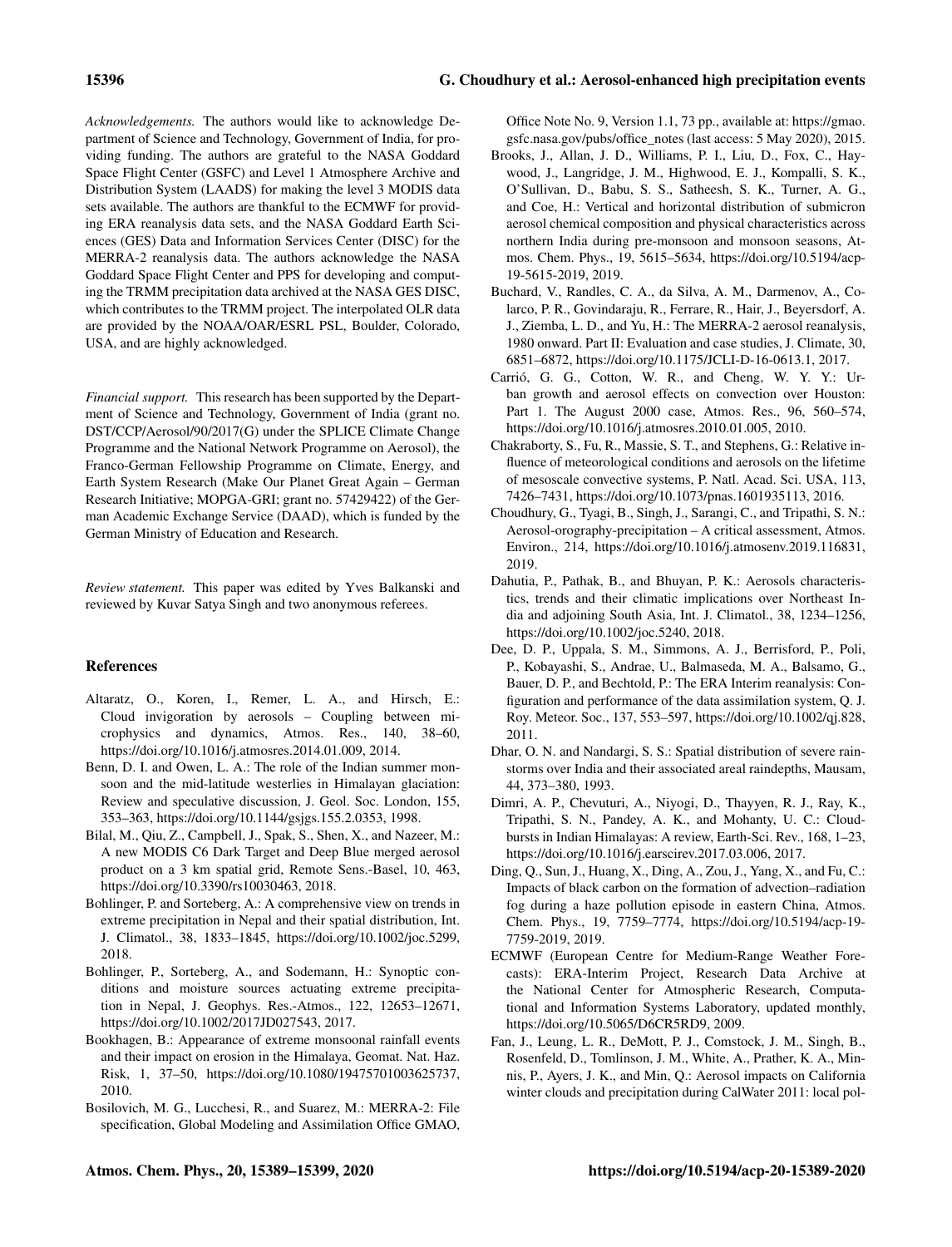lution versus long-range transported dust, Atmos. Chem. Phys., 14, 81–101, https://doi.org/10.5194/acp-14-81-2014, 2014.

- Fan, J., Rosenfeld, D., Yang, Y., Zhao, C., Leung, L. R., and Li, Z.: Substantial contribution of anthropogenic air pollution to catastrophic floods in Southwest China, Geophys. Res. Lett., 42, 6066–6075, https://doi.org/10.1002/2015GL064479, 2015.
- Fan, J., Wang, Y., Rosenfeld, D., and Liu, X.: Review of aerosol– cloud interactions: Mechanisms, significance, and challenges, J. Atmos. Sci., 73, 4221–4252, https://doi.org/10.1175/JAS-D-16- 0037.1, 2016.
- Fan, J., Leung, L. R., Rosenfeld, D., and DeMott, P. J.: Effects of cloud condensation nuclei and ice nucleating particles on precipitation processes and supercooled liquid in mixedphase orographic clouds, Atmos. Chem. Phys., 17, 1017–1035, https://doi.org/10.5194/acp-17-1017-2017, 2017.
- Fan, J., Rosenfeld, D., Zhang, Y., Giangrande, S. E., Li, Z., Machado, L. A., Martin, S. T., Yang, Y., Wang, J., Artaxo, P., and Barbosa, H. M.: Substantial convection and precipitation enhancements by ultrafine aerosol particles, Science, 359, 411– 418, https://doi.org/10.1126/science.aan8461, 2018.
- Gadgil, S.: The Indian monsoon and its variability, Annu. Rev. Earth Pl. Sc., 31, 429–467, https://doi.org/10.1146/annurev.earth.31.100901.141251, 2003.
- Gadgil, S., Rajeevan, M., and Nanjundiah, R.: Monsoon prediction – Why yet another failure, Curr. Sci. India, 88, 1389–1400, available at: http://www.jstor.org/stable/24110705 (last access: 5 May 2020), 2005.
- Gautam, R., Hsu, N. C., Lau, W. K. M., and Yasunari, T. J.: Satellite observations of desert dust-induced Himalayan snow darkening, Geophys. Res. Lett., 40, 988–993, https://doi.org/10.1002/grl.50226, 2013.
- GMAO (Global Modeling and Assimilation Office): MERRA-2 inst3\_2d\_gas\_Nx: 2d,3-Hourly,Instantaneous,Single-Level,Assimilation,Aerosol Optical Depth Analysis V5.12.4, Greenbelt, MD, USA, Goddard Earth Sciences Data and Information Services Center (GES DISC), https://doi.org/10.5067/HNGA0EWW0R09, 2015a.
- GMAO (Global Modeling and Assimilation Office): MERRA-2 inst3\_3d\_asm\_Np: 3d,3-Hourly,Instantaneous,Pressure-Level,Assimilation,Assimilated Meteorological Fields V5.12.4, Greenbelt, MD, USA, Goddard Earth Sciences Data and Information Services Center (GES DISC), https://doi.org/10.5067/QBZ6MG944HW0, 2015b.
- Han, J.-Y., Baik, J.-J., and Khain, A. P.: A numerical study of urban aerosol impacts on clouds and precipitation, J. Atmos. Sci., 69, 504–520, https://doi.org/10.1175/JAS-D-11-071.1, 2012.
- Hsu, N. C., Jeong, M. J., Bettenhausen, C., Sayer, A. M., Hansell, R., Seftor, C. S., Huang, J., and Tsay, S. C.: Enhanced Deep Blue aerosol retrieval algorithm: The second generation, J. Geophys. Res.-Atmos., 118, 9296–9315, https://doi.org/10.1002/jgrd.50712, 2013.
- Huffman, G. J., Bolvin, D. T., Nelkin, E. J., Wolff, D. B., Adler, R. F., Gu, G., Hong, Y., Bowman, K. P., and Stocker, E. F.: The TRMM multisatellite precipitation analysis (TMPA): Quasi-global, multiyear, combined-sensor precipitation estimates at fine scales, J. Hydrometeorol., 8, 38–55, https://doi.org/10.1175/JHM560.1, 2007.
- Indrani, P. and Al-Tabbaa, A.: Monsoon rainfall extreme indices and tendencies from 1954–2003 in Kerala, India, Cli-

matic Change, 106, 407–419, https://doi.org/10.1007/s10584- 011-0044-6, 2011.

- Inoue, T., Satoh, M., Miura, H., and Mapes, B.: Characteristics of cloud size of deep convection simulated by a global cloud resolving model over the western tropical Pacific, Journal of the Meteorological Society of Japan Ser. I, 86, 1–15, https://doi.org/10.2151/jmsj.86A.1, 2008.
- IPCC: Climate Change 2013: The Physical Science Basis. Contribution of Working Group I to the Fifth Assessment Report of the Intergovernmental Panel on Climate Change, edited by: Stocker, T. F., Qin, D., Plattner, G. K., Tignor, M., Allen, S. K., Boschung, J., Nauels, A., Xia, Y., Bex, V., and Midgley, P. M., Cambridge University Press, Cambridge, United Kingdom and New York, NY, USA, 1535 pp., https://doi.org/10.1017/CBO9781107415324, 2013.
- Iqbal, M. F. and Athar, H.: Validation of satellite based precipitation over diverse topography of Pakistan, Atmos. Res., 201, 247–260, https://doi.org/10.1016/j.atmosres.2017.10.026, 2018.
- Kant, S., Panda, J., Gautam, R., Wang, P. K., and Singh, S. P.: Significance of aerosols influencing weather and climate over Indian region, International Journal of Earth and Atmospheric Science, 4, 1–20, 2017.
- Kant, S., Panda, J., Pani, S. K., and Wang, P. K.: Longterm study of aerosol–cloud–precipitation interaction over the eastern part of India using satellite observations during pre-monsoon season, Theor. Appl. Climatol., 136, 605–626, https://doi.org/10.1007/s00704-018-2509-2, 2019.
- Kiranmayi, L. and Maloney, E. D.: Intraseasonal moist static energy budget in reanalysis data, J. Geophys. Res., 116, D21117, https://doi.org/10.1029/2011JD016031, 2011.
- Koo, M. S., Hong, S. Y., and Kim, J.: An evaluation of the tropical rainfall measuring mission (TRMM) multi-satellite precipitation analysis (TMPA) data over South Korea, Asia-Pacific J. Atmos. Sci., 45, 265–282, 2009.
- Krishnamurti, T. N.: Summer monsoon experiment – A review, Mon. Weather Rev., 113, 1590–1626, https://doi.org/10.1175/1520- 0493(1985)113<1590:SMER>2.0.CO;2, 1985.
- Krishnan, R., Zhang, C., and Sugi, M.: Dynamics of breaks in the Indian summer monsoon, J. Atmos. Sci., 57, 1354–1372, https://doi.org/10.1175/1520- 0469(2000)057<1354:DOBITI>2.0.CO;2, 2000.
- Kumar, K. K., Soman, M. K., and Kumar, K. R.: Seasonal forecasting of Indian summer monsoon rainfall: A review, Weather, 50, 449–467, https://doi.org/10.1002/j.1477- 8696.1995.tb06071.x, 1995.
- Lau, W. K., Kim, M. K., Kim, K. M., and Lee, W. S.: Enhanced surface warming and accelerated snow melt in the Himalayas and Tibetan Plateau induced by absorbing aerosols, Environ. Res. Lett., 5, 025204, https://doi.org/10.1088/1748-9326/5/2/025204, 2010.
- Lau, W. K., Kim, K. M., Shi, J. J., Matsui, T., Chin, M., Tan, Q., Peters-Lidard, C., and Tao, W. K.: Impacts of aerosol– monsoon interaction on rainfall and circulation over Northern India and the Himalaya Foothills, Clim. Dynam., 49, 1945–1960, https://doi.org/10.1007/s00382-016-3430-y, 2017.
- Letcher, T. and Cotton, W. R.: The effect of pollution aerosol on wintertime orographic precipitation in the Colorado Rockies using a simplified emissions scheme to predict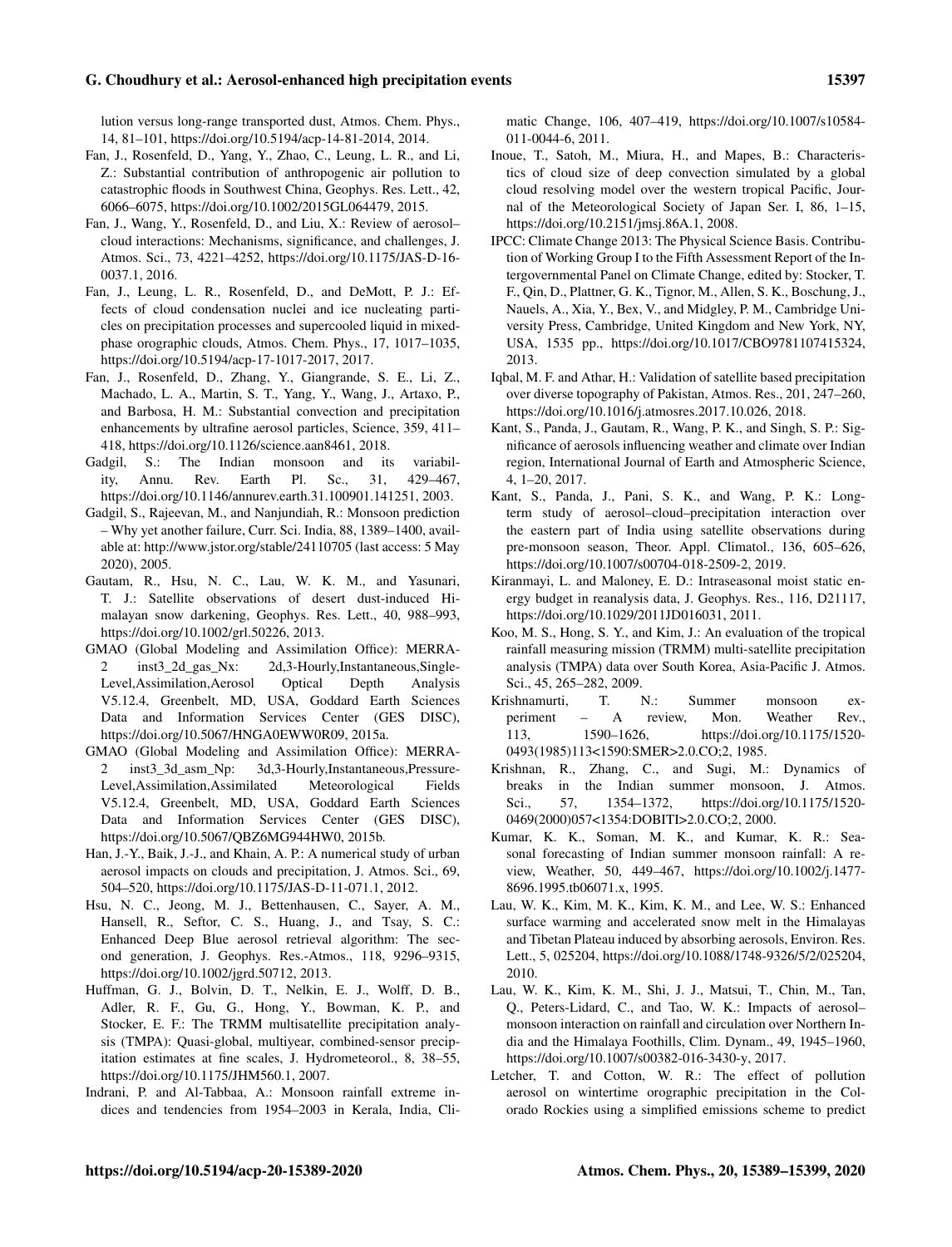CCN concentrations, J. Appl. Meteorol. Clim., 53, 859–872, https://doi.org/10.1175/JAMC-D-13-0166.1, 2014.

- Levy, R. C., Remer, L. A., Mattoo, S., Vermote, E. F., and Kaufman, Y. J.: Second-generation operational algorithm: Retrieval of aerosol properties over land from inversion of Moderate Resolution Imaging Spectroradiometer spectral reflectance, J. Geophys. Res., 112, D13211, https://doi.org/10.1029/2006JD007811, 2007.
- Levy, R. C., Mattoo, S., Munchak, L. A., Remer, L. A., Sayer, A. M., Patadia, F., and Hsu, N. C.: The Collection 6 MODIS aerosol products over land and ocean, Atmos. Meas. Tech., 6, 2989– 3034, https://doi.org/10.5194/amt-6-2989-2013, 2013.
- Li, Z., Niu, F., Fan, J., Liu, Y., Rosenfeld, D., and Ding, Y.: Long-term impacts of aerosols on the vertical development of clouds and precipitation, Nat. Geosci., 4, 888, https://doi.org/10.1038/ngeo1313, 2011.
- Li, Z., Rosenfeld, D., and Fan, J.: Aerosols and their impact on radiation, clouds, precipitation, and severe weather events, Oxford Research Encyclopedia of Environmental Science, https://doi.org/10.1093/acrefore/9780199389414.013.126, 2017.
- Liebmann, B. and Smith, C. A.: Description of a complete (interpolated) outgoing longwave radiation dataset, B. Am. Meteorol. Soc., 77, 1275–1277, available at: https://www.jstor.org/stable/ 26233278 (last access: 5 May 2020), 1996.
- Mayer, M. and Haimberger, L.: Poleward atmospheric energy transports and their variability as evaluated from ECMWF reanalysis data, J. Climate, 25, 734–752, https://doi.org/10.1175/JCLI-D-11-00202.1, 2012.
- Nandargi, S. and Dhar, O. N.: Extreme rainfall events over the Himalayas between 1871 and 2007, Hydrolog. Sci. J., 56, 930–945, https://doi.org/10.1080/02626667.2011.595373, 2011.
- NCAR/NOAA: NOAA Physical Sciences Laboratory (PSL), available at: https://www.esrl.noaa.gov/psd (last access: 5 May 2020), 1996.
- Ochoa, A., Pineda, L., Crespo, P., and Willems, P.: Evaluation of TRMM 3B42 precipitation estimates and WRF retrospective precipitation simulation over the Pacific–Andean region of Ecuador and Peru, Hydrol. Earth Syst. Sci., 18, 3179–3193, https://doi.org/10.5194/hess-18-3179-2014, 2014.
- Pillai, P. A. and Sahai, A. K.: Moist dynamics of active/break cycle of Indian summer monsoon rainfall from NCEPR2 and MERRA reanalysis, Int. J. Climatol., 34, 1429–1444, https://doi.org/10.1002/joc.3774, 2014.
- Platnick, S., Hubanks, P., Meyer, K., and King, M. D.: MODIS Atmosphere L3 Daily Product, NASA MODIS Adaptive Processing System, Goddard Space Flight Center, USA, https://doi.org/10.5067/MODIS/MOD08\_D3.061, 2015.
- Rajeevan, M., Gadgil, S., and Bhate, J.: Active and break spells of the Indian summer monsoon, J. Earth Syst. Sci., 119, 229–247, https://doi.org/10.1007/s12040-010-0019-4, 2010.
- Ramachandran, S., Kedia, S., and Srivastava, R.: Aerosol optical depth trends over different regions of India, Atmos. Environ., 49, 338–347, https://doi.org/10.1016/j.atmosenv.2011.11.017, 2012.
- Rana, A., Jia, S., and Sarkar, S.: Black carbon aerosol in India: A comprehensive review of current status and future prospects, Atmos. Res., 218, 207–230, https://doi.org/10.1016/j.atmosres.2018.12.002, 2019.
- Reddy, M. D., Srivastava, A. K., Bisht, D. S., Singh, D., Soni, V. K., Singh, S., and Tiwari, S.: Columnar Aerosol Characteristics over a Highly Polluted Urban Station in North India Using Sun/Sky Radiometer Measurements, International Journal of Earth and Atmospheric Science, 5, 47–61, 2018.
- Rosenfeld, D., Lohmann, U., Raga, G. B., O'Dowd, C. D., Kulmala, M., Fuzzi, S., Reissell, A., and Andreae, M. O.: Flood or drought: how do aerosols affect precipitation?, Science, 321, 1309–1313, https://doi.org/10.1126/science.1160606, 2008.
- Saleeby, S. M., Cotton, W. R., Lowenthal, D., and Messina, J.: Aerosol impacts on the microphysical growth processes of orographic snowfall, J. Appl. Meteorol. Clim., 52, 834–852, https://doi.org/10.1175/JAMC-D-12-0193.1, 2013.
- Sapiano, M. R. P. and Arkin, P. A.: An intercomparison and validation of high-resolution satellite precipitation estimates with 3-hourly gauge data, J. Hydrometeorol., 10, 149–166, https://doi.org/10.1175/2008JHM1052.1, 2009.
- Sarangi, C., Tripathi, S. N., Tripathi, S., and Barth, M. C.: Aerosol-cloud associations over Gangetic Basin during a typical monsoon depression event using WRF-Chem simulation, J. Geophys. Res.-Atmos., 120, 10974–10995, https://doi.org/10.1002/2015JD023634, 2015.
- Sarangi, C., Tripathi, S. N., Kanawade, V. P., Koren, I., and Pai, D. S.: Investigation of the aerosol–cloud–rainfall association over the Indian summer monsoon region, Atmos. Chem. Phys., 17, 5185–5204, https://doi.org/10.5194/acp-17-5185-2017, 2017.
- Sarangi, C., Kanawade, V. P., Tripathi, S. N., Thomas, A., and Ganguly, D.: Aerosol-induced intensification of cooling effect of clouds during Indian summer monsoon, Nat. Commun., 9, 3754, https://doi.org/10.1038/s41467-018-06015-5, 2018.
- Scheel, M. L. M., Rohrer, M., Huggel, Ch., Santos Villar, D., Silvestre, E., and Huffman, G. J.: Evaluation of TRMM Multisatellite Precipitation Analysis (TMPA) performance in the Central Andes region and its dependency on spatial and temporal resolution, Hydrol. Earth Syst. Sci., 15, 2649–2663, https://doi.org/10.5194/hess-15-2649-2011, 2011.
- Shi, H., Xiao, Z., Zhan, X., Ma, H., and Tian, X.: Evaluation of MODIS and two reanalysis aerosol optical depth products over AERONET sites, Atmos. Res., 220, 75–80, https://doi.org/10.1016/j.atmosres.2019.01.009, 2019.
- Shrestha, R. K., Connolly, P. J., and Gallagher, M. W.: Sensitivity of precipitation to aerosol and temperature perturbation over the foothills of the Nepal Himalayas, Proceedings, 1, 144, https://doi.org/10.3390/ecas2017-04146, 2017.
- Shrestha, S., Yao, T., and Adhikari, T. R.: Analysis of rainfall trends of two complex mountain river basins on the southern slopes of the Central Himalayas, Atmos. Res., 215, 99–115, https://doi.org/10.1007/s00704-019-02897-7, 2019.
- Takemura, T., Nozawa, T., Emori, S., Nakajima, T. Y., and Nakajima, T.: Simulation of climate response to aerosol direct and indirect effects with aerosol transport-radiation model, J. Geophys. Res., 110, D02202, https://doi.org/10.1029/2004JD005029, 2005.
- Tao, W. K., Chen, J. P., Li, Z., Wang, C., and Zhang, C.: Impact of aerosols on convective clouds and precipitation, Rev. Geophys., 50, RG2001, https://doi.org/10.1029/2011RG000369, 2012.
- TRMM (Tropical Rainfall Measuring Mission): TRMM (TMPA) Rainfall Estimate L3 3 hour 0.25 degree x 0.25 degree V7, Greenbelt, MD, Goddard Earth Sci-